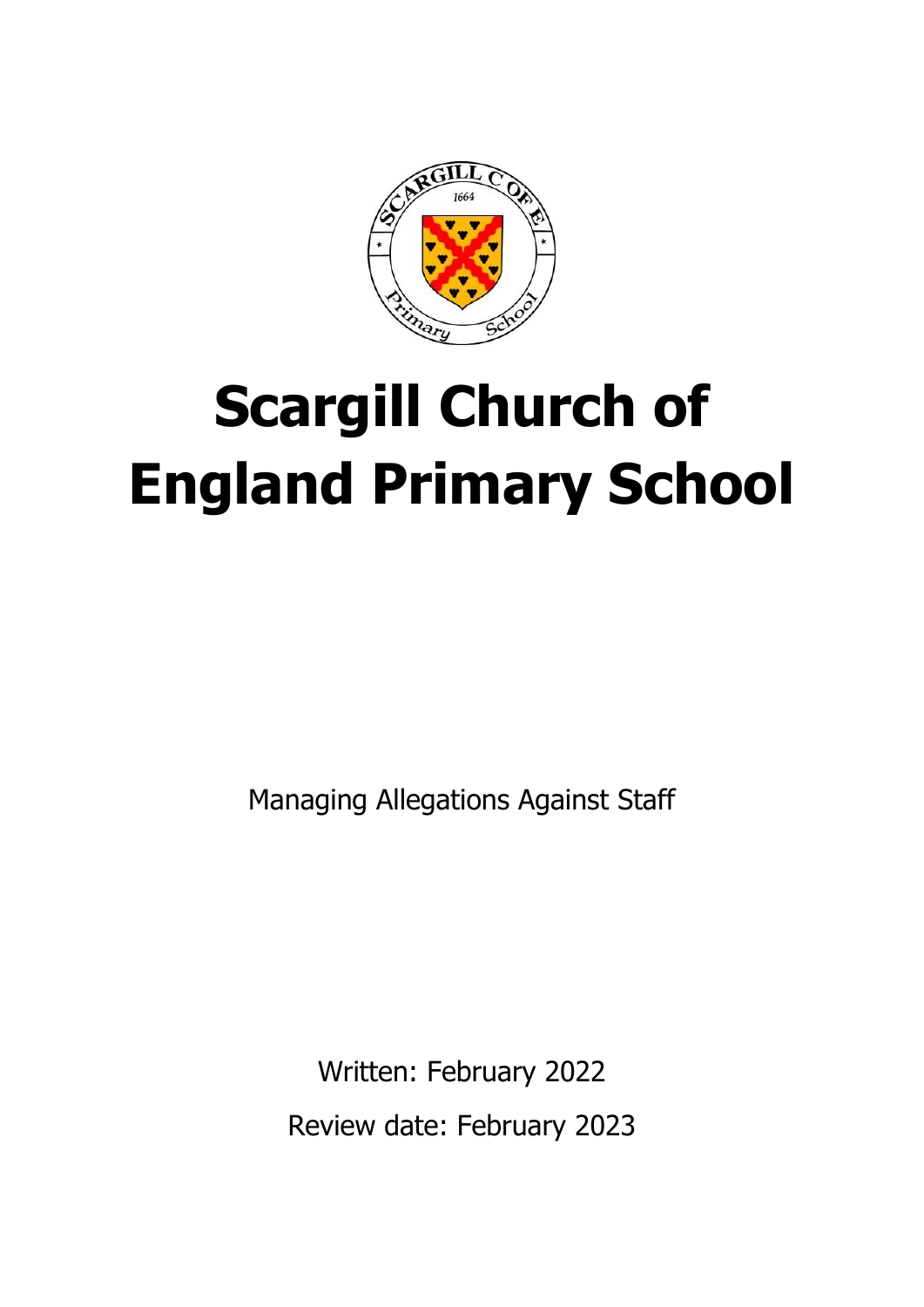#### Contents:

[Statement of intent](#page-2-0)

- 1. [Legal framework](#page-3-0)
- 2. [Initial allegation made to the school](#page-3-1)
- 3. [Initial consideration](#page-4-0)
- 4. [Action following initial consideration](#page-4-1)
- 5. [Cases where a crime may have been committed](#page-5-0)
- 6. [Allegations which are likely to necessitate an immediate referral to child protection](#page-6-0)
- 7. [Suspension](#page-6-1)
- 8. [Strategy meeting](#page-8-0)
- 9. [Attendance](#page-9-0)
- 10. [Communication following the strategy meeting](#page-9-1)
- 11. [Monitoring progress](#page-9-2)
- 12. [Referral to DBS](#page-10-0)
- 13. [Keeping records](#page-10-1)
- 14. [Confidentiality](#page-11-0)
- 15. [Action to be taken in respect of false and unsubstantiated allegations](#page-11-1)
- 16. [Learning lessons](#page-12-0)
- 17. [Information sharing](#page-12-1)
- 18. [Resignations and 'compromise or settlement agreements'](#page-13-0)
- 19. [Supporting those involved](#page-13-1)
- 20. [Policy review](#page-15-0)

#### Appendices

- a) [Definitions](#page-15-1)
- b) [Information Guide for Employees Facing Allegations](#page-17-0)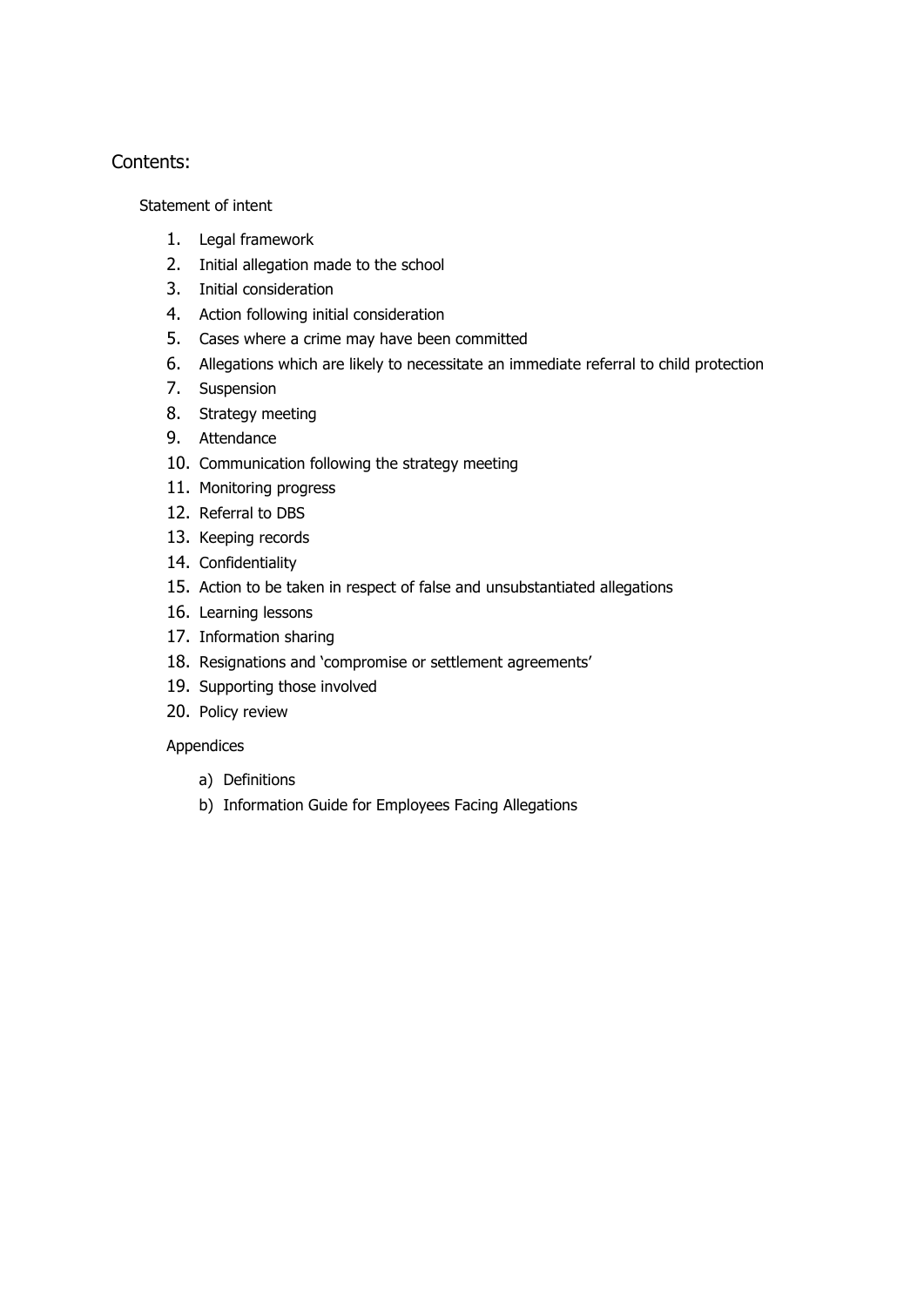#### <span id="page-2-0"></span>Statement of intent

Scargill Church of England Primary School takes its responsibility of care for its pupils seriously. We recognise that any possibility that a member of staff may have hurt a pupil must be investigated thoroughly, but in a way that does not prejudice either the pupil or the member of staff. Any investigation of an allegation of abuse against a member of staff must follow the objective and professional standards and routines described here.

Signed by:

Head of School/ Executive Head Date:

Chair of governors Date: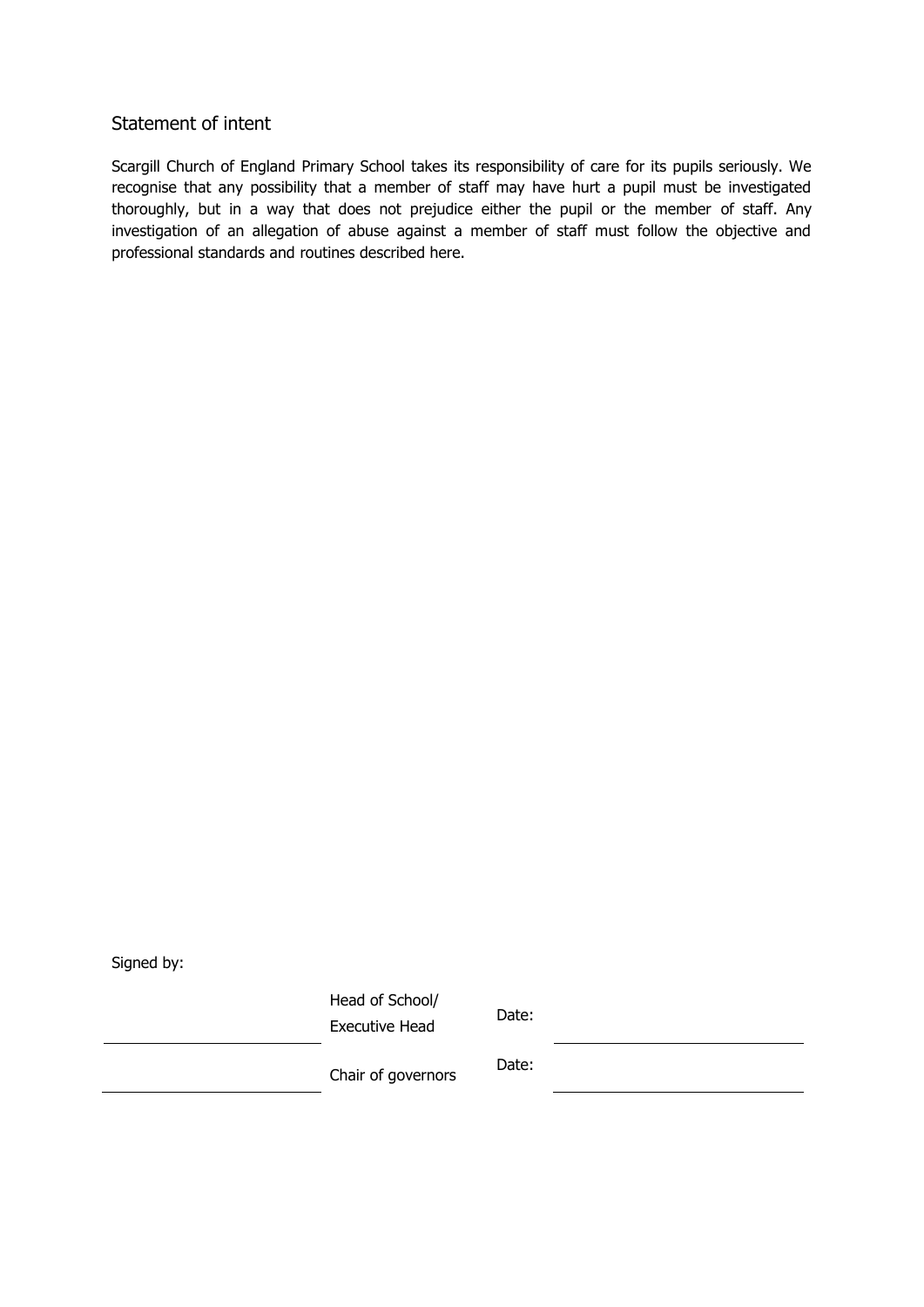# <span id="page-3-0"></span>**1. Legal framework**

- 1.1. This policy has due regard to legislation and statutory guidance, including, but not limited to, the following:
	- The Children Act 1989
	- The Education Act 2002
	- The Education (Independent School Standards) Regulations 2015
	- The Children Act 2004
	- DfE (2018) 'Keeping children safe in education'
	- DfE (2018) 'Working Together to Safeguard Children'
- 1.2. This policy should be followed in conjunction with the following school policies and procedures:
	- **Behaviour Policy**
	- Disciplinary Policy and Procedure

## <span id="page-3-1"></span>**2. Initial allegation made to the school**

- 2.1. Any allegation of abuse, whereby a member of staff is accused of abusing a pupil, will be reported to the Head of School. Should the initial allegation first be made to any other member of staff, then that member of staff will either request the person raising the allegation to report it to the Head of School or, if that is not possible, to pass details of the allegation to the Head of School immediately.
- 2.2. Should the allegation be made against the Head of School, this will be brought to the attention of the Executive Head immediately.
- 2.3. Should the allegation be made against the Executive Head, this will be brought to the attention of the chair of governors immediately
- 2.4.1 Should the allegation meet any of the following criteria then the Head of School/Executive Head or Chair of Governors will report the allegation to the designated officer (DO), formally known as the LA designated officer (LADO), the same day that the allegation is received. A teacher or member of staff (including a volunteer) in a school, FE college or other education establishment that provides education for children under 18 years of age has: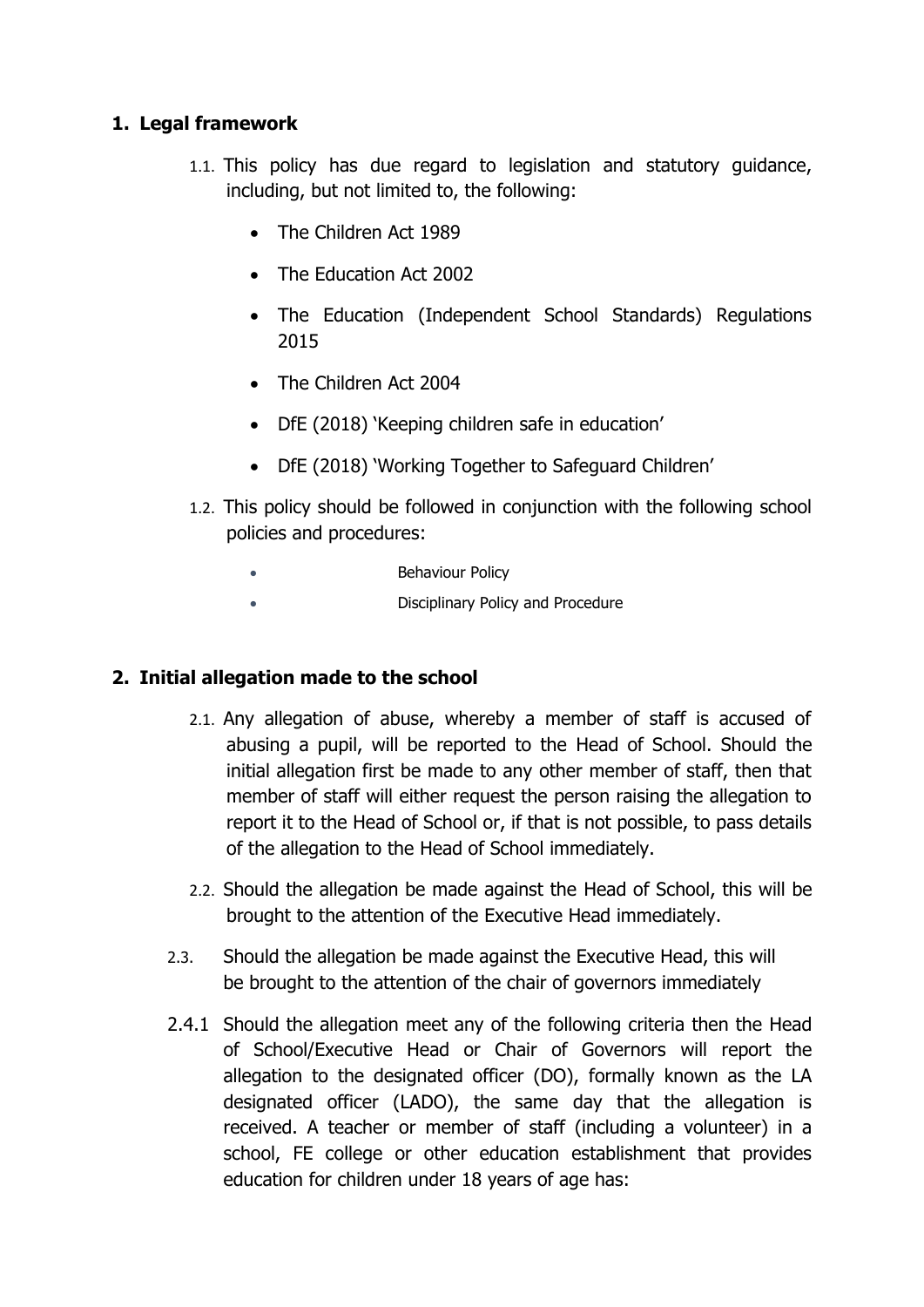- Behaved in a way that has harmed a child, or may have harmed a child.
- Possibly committed a criminal offence against or related to a child.
- Behaved towards a child or children in a way that indicates that they pose/may pose a risk to children.

# <span id="page-4-0"></span>**3. Initial consideration**

- 3.1. The Head of School/Executive Head or Chair of Governors will discuss the matter with the DO and provide any further details of the allegation and the circumstances in which it was made. The Head of School/Executive Head or Chair of Governors will not investigate the allegation at this stage. The discussion will also consider whether there is evidence or information that establishes that the allegation is false or unfounded.
- 3.2. If the allegation is not patently false and there is cause to suspect that a child is suffering, or is likely to suffer, significant harm, the DO will immediately refer it to LA children's social care and ask for a strategy discussion, in accordance with 'Working Together to Safeguard Children', to be convened straight away. In those circumstances, the strategy discussion will include the DO and the Head of School/Executive Head or Chair of Governors.
- 3.3. If there is not cause to suspect that 'significant harm' is an issue, but a criminal offence might have been committed, the DO will immediately inform the police and convene a similar discussion to decide whether a police investigation is needed. That discussion will also involve the school and any other agencies involved with the child.

## <span id="page-4-1"></span>**4. Action following initial consideration**

4.1. Where the initial consideration decides that the allegation does not involve a possible criminal offence, it will be for the Head of School/Executive Head or Chair of Governors to deal with. In such cases, if the nature of the allegation does not require formal disciplinary action, the Head of School/Executive Head or Chair of Governors will institute appropriate action within three working days. If a disciplinary hearing is required and can be held without further investigation, the hearing will be held within 15 working days.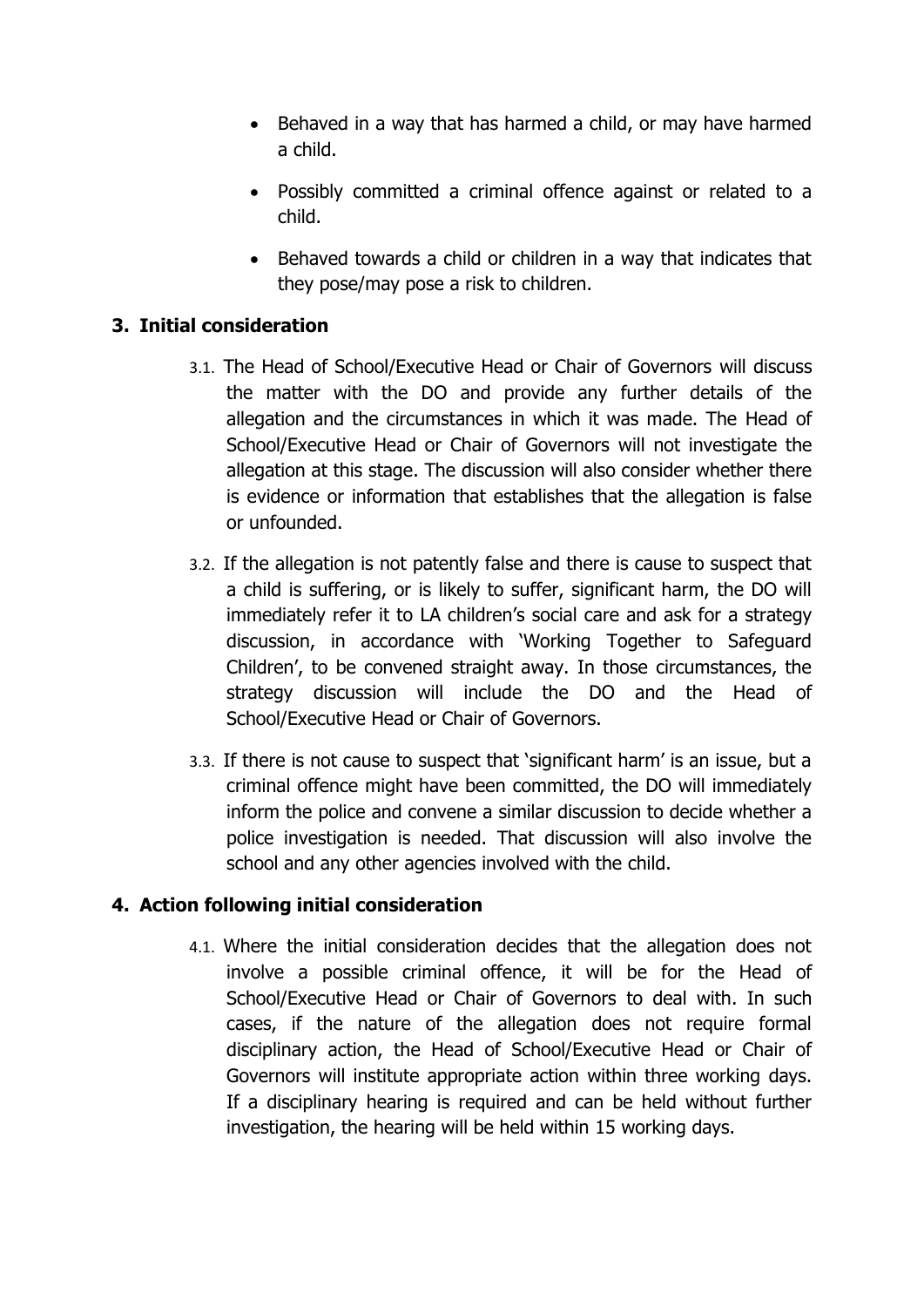- 4.2. Where further investigation is required, the Head of School/Executive Head or Chair of Governors will discuss who will undertake that with the DO. The DO is named Miles Dent, and can be contacted by email: professional.allegations@derbyshire.gov.uk.
- 4.3. The investigating officer aims to provide a report to the Head of School/Executive Head or Chair of Governors within 10 working days.
- 4.4. On receipt of the report of the investigation, the Head of School/Executive Head and Chair of Governors will consult the DO and decide whether a disciplinary hearing is needed within two working days. If a hearing is needed, it will be held within 15 working days.
- 4.5. In any case in which children's social care has undertaken enquiries to determine whether the child or children need protection, the Head of School/Executive Head and chair of governors will take account of any relevant information obtained in the course of those enquiries when considering disciplinary action.
- 4.6. The DO will continue to liaise with the school to monitor progress of the case and provide advice or support when required or requested.

## <span id="page-5-0"></span>**5. Cases where crimes may have been committed**

- 5.1. If there is no cause to suspect that significant harm is an issue, but a criminal offence might have been committed, the DO will immediately inform the police and convene a similar discussion to decide whether a police investigation is needed. That discussion will also involve the school.
- 5.2. Where the involvement of children's social work services is not required, as the pupil is not assessed to be at risk of significant harm, but a police investigation continues, the DO will agree with the police, the school and any other agency involved with the child, the nature of the allegation and how this must be addressed.
- 5.3. This joint evaluation discussion must take place within one working day of the referral and must consider how to progress enquiries, e.g. a criminal process parallel with a disciplinary process or whether disciplinary action needs to be suspended until police enquiries/prosecution are completed.
- 5.4. These investigations must be reviewed by the police no later than four weeks after the joint evaluation discussion has concluded and,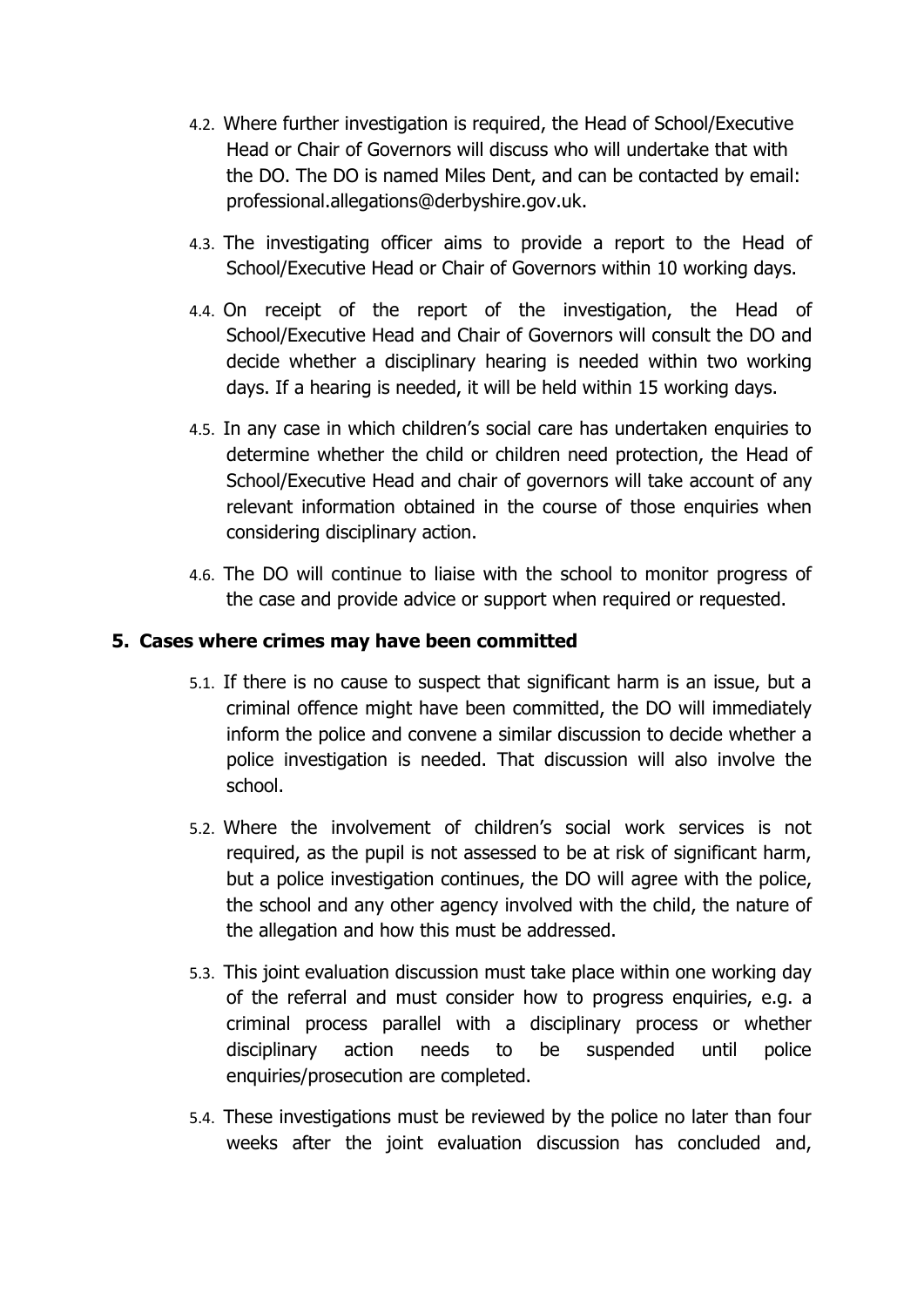thereafter, at fortnightly or monthly intervals, depending on the complexity of the case.

- 5.5. If the police and/or the Crown Prosecution Service (CPS) decide not to charge the individual with an offence, decide to administer a caution, or the person is acquitted by a court, the police will pass all information they have which may be relevant to a disciplinary case to the school without delay. In those circumstances, the Head of School/Executive Head or Chair of Governors will deal with the case in consultation with the DO.
- 5.6. If the person is convicted of an offence, the police will also inform the employer straight away so that the appropriate action can be taken.

# <span id="page-6-0"></span>**6. Allegations which are likely to necessitate an immediate referral to child protection**

- 6.1. The following situations will require immediate referral to child protection:
	- Where the pupil has suffered, is suffering, or is likely to suffer significant or serious harm
	- Where the pupil alleges that a criminal offence has been committed
	- Any allegation of a sexual nature
- 6.2. The Head of School/Executive Head or Chair of Governors is aware that some other complaints may also be regarded as child protection issues and, therefore, each complaint will be carefully considered in consultation with the DO before taking any action.
- 6.3. [Updated for 2018] Where allegations of the above are referred to children's services, subsequent action will be in accordance with the local safeguarding arrangements.

## <span id="page-6-1"></span>**7. Suspension**

- 7.1. The possible risk of harm to children posed by an accused person needs to be effectively evaluated and managed in respect of the child(ren) involved in the allegations. In some cases, that will require the school to consider suspending the person until the case is resolved.
- 7.2. Suspension is not an automatic response when an allegation is reported. If the school is concerned about the welfare of other children in the community or the staff member's family, those concerns will be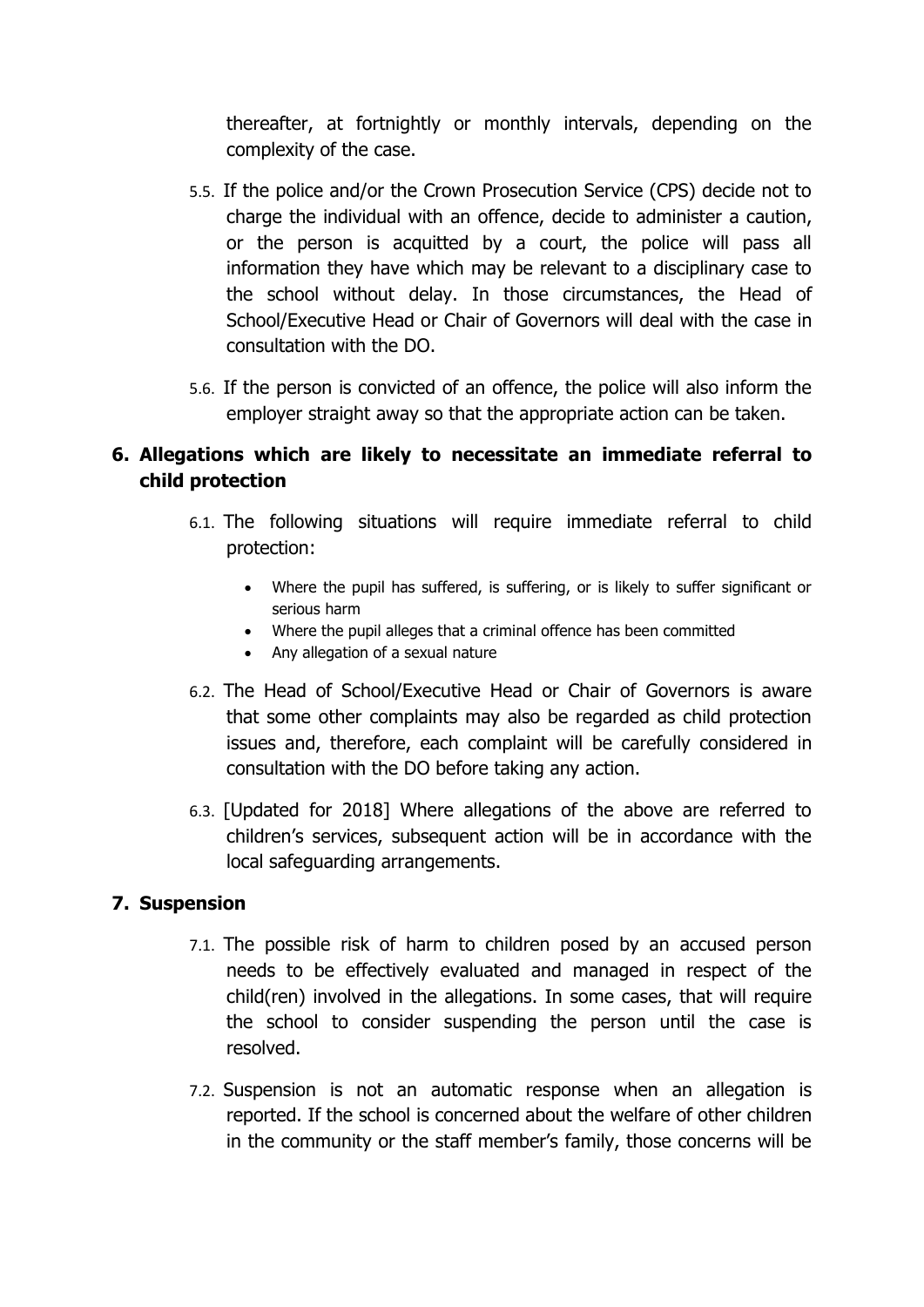reported to the DO or police, but suspension is highly unlikely to be justified based on such concerns alone.

- 7.3. Suspension will only be considered in a case where there is cause to suspect a child or other children at the school is or are at risk of harm, or the allegation warrants investigation by the police, or is so serious that it might be grounds for dismissal; however, a person will not be suspended automatically, or without careful thought being given to the particular circumstances of the case.
- 7.4. The school will consider carefully whether the circumstances of the case warrant a person being suspended from contact with children at the school until the allegation is resolved, and may wish to seek advice from the personnel adviser.
- 7.5. The school will also consider whether the result that would be achieved by suspension could be obtained by alternative arrangements. For example, redeployment so that the individual does not have direct contact with the child concerned, or providing an assistant to be present when the individual has contact with children. This allows time for an informed decision regarding the suspension and possibly reducing the initial impact of the allegation. This will, however, depend upon the nature of the allegation.
- 7.6. The school will consider the potential permanent professional reputational damage to members of staff that can result from suspension where an allegation is later found to be unsubstantiated, unfounded or maliciously intended.
- 7.7. Where it has been deemed appropriate to suspend the person, written confirmation will be dispatched within one working day, giving the reasons for the suspension. The person will be informed at that point who their named contact is within the school and provided with their contact details.
- 7.8. Children's social care services or the police cannot require the school to suspend a member of staff or a volunteer, although the school will give appropriate weight to their advice.
- 7.9. The power to suspend is vested in the Head of School/Executive Head or the governing board, who are the employers of staff at the school.
- 7.10.In certain circumstances, where a strategy discussion or initial evaluation concludes that there should be enquiries by children's social care services and/or an investigation by the police, the DO will canvass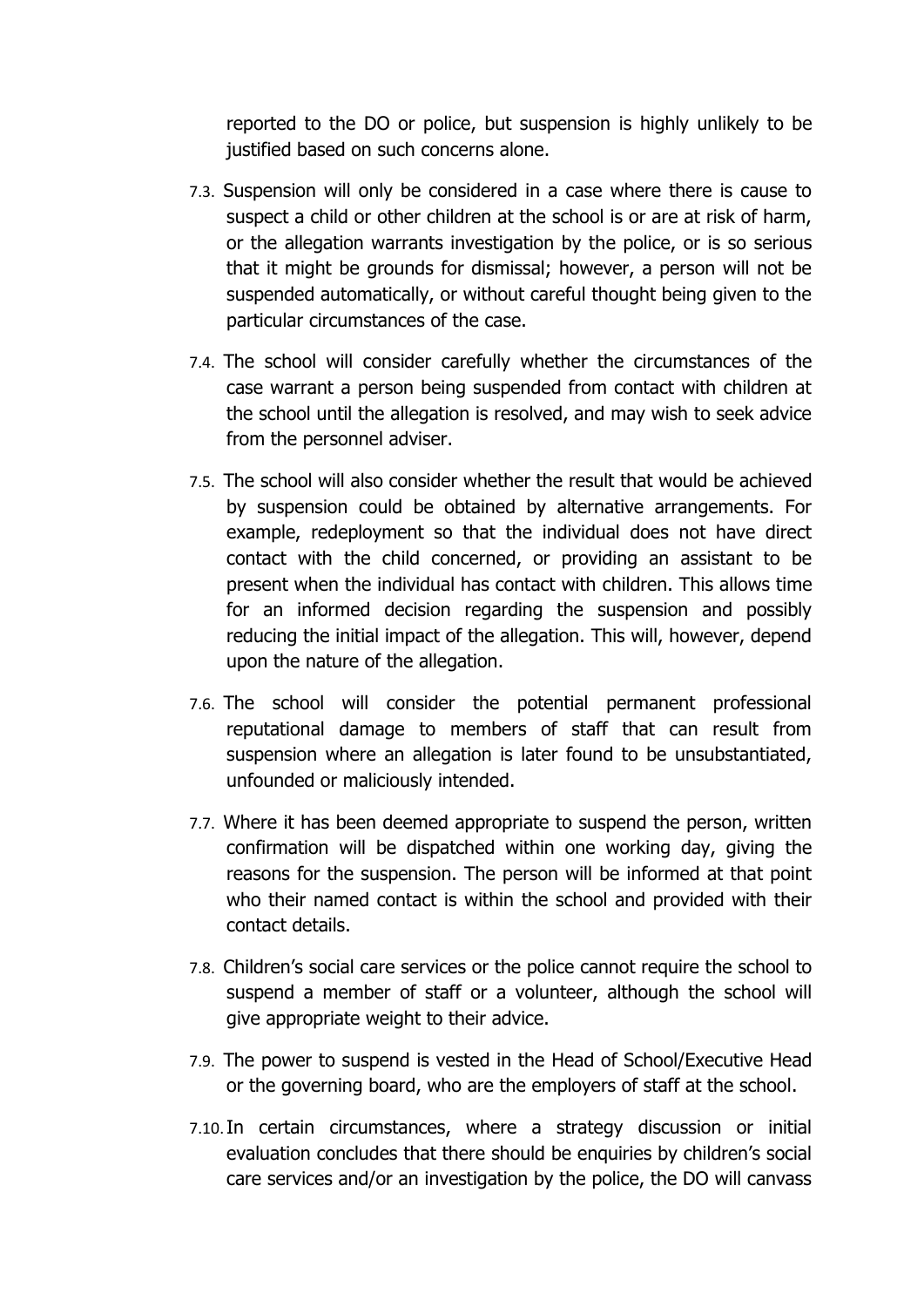police and children's social care services for views about whether the accused member of staff needs to be suspended from contact with children to inform the school's consideration of suspension.

7.11.A risk assessment is carried out for each individual case to determine whether the member of staff should be suspended. The assessment takes into account the context of the allegation, background information in relation to the member of staff, and any outcome following the strategy meeting. It also takes into account whether a temporary transfer or period of paid leave is appropriate as an alternative to suspension. The assessment is recorded, and a copy kept on file.

## <span id="page-8-0"></span>**8. Strategy meeting**

- 8.1. A strategy meeting will be convened within one working day of the referral being made and chaired by the child protection and review unit.
- 8.2. The DO and all relevant personnel including, where appropriate, the Head of School/Executive Head (or nominated representative) and the school HR business partner, will attend this meeting in order to share information and participate in the planning of any enquiries.
- 8.3. The strategy meeting will be conducted in accordance with local safeguarding arrangements.
- 8.4. The purpose of the strategy meeting is to:
	- Consider the risk to the pupil directly involved and other pupils.
	- Share all relevant information about the person who is the subject of the allegation and about the alleged victim.
	- Determine the need for investigation and who is responsible for carrying it out.
	- Plan the investigation/enquiries and set timescales for tasks to be undertaken.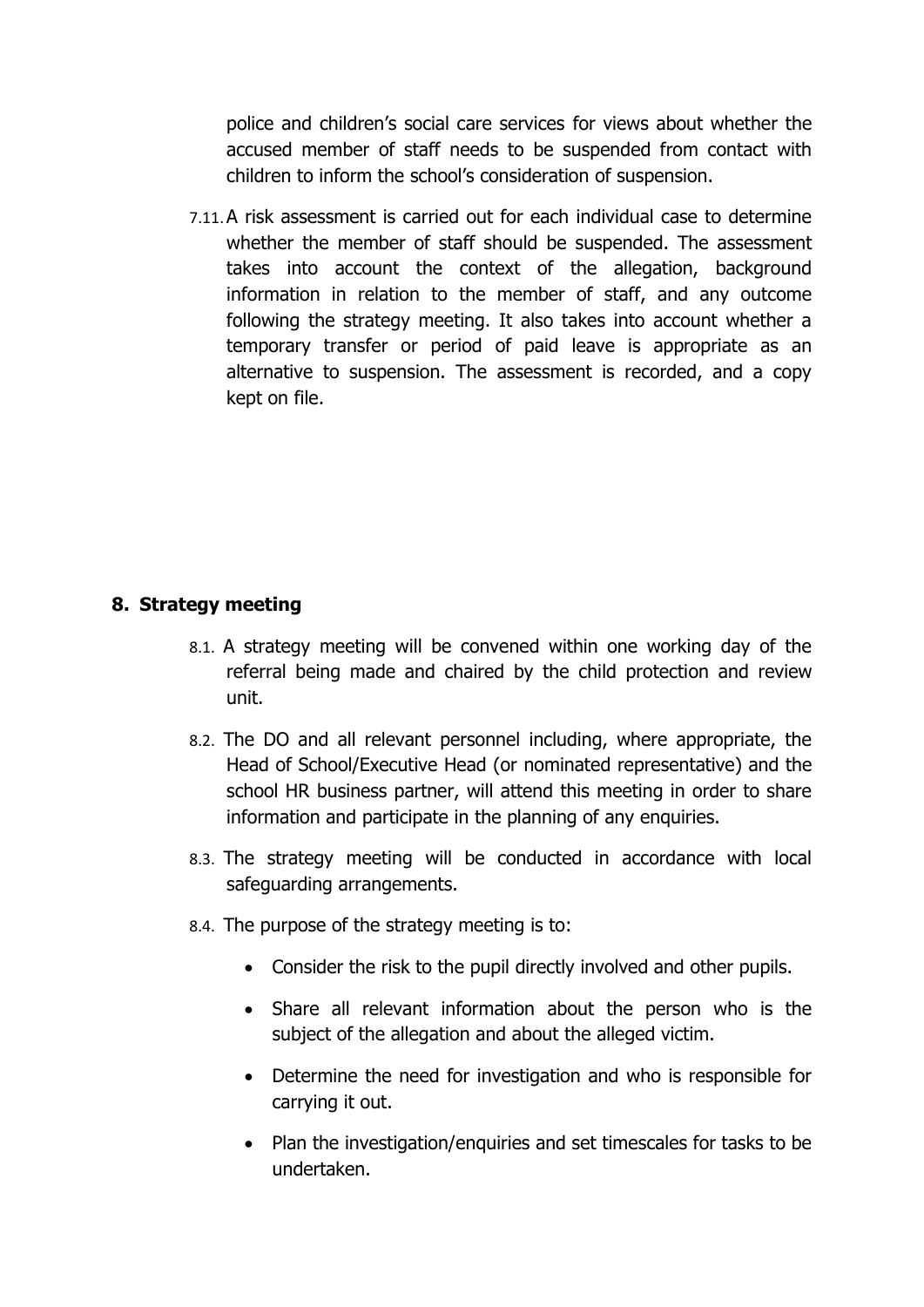- Consider whether any other children are affected by the allegations, e.g. the person's own children, grandchildren, or other children in the agency setting such as children placed with foster carers, childminders or youth clubs.
- Ensure that the person who is the subject of the allegation is kept informed and supported.
- Decide how regular information and support will be provided to the child and family and by whom.
- Plan all interviews and agree who should undertake them so that there is no confusion between a criminal investigation (section 47 enquiry) and disciplinary processes.
- Consider the need to inform relevant parties.
- Jointly consider how to manage any media interest.
- Consider whether the circumstances require the person who is subject to the allegation to be suspended from contact with pupils; this may change as the investigation progresses and should be reviewed regularly.
- Consider the appropriate course of action if the allegation is against a governor, a temporary member of staff or a supply teacher.

## <span id="page-9-0"></span>**9. Attendance**

- 9.1. An LA social worker, health practitioners and a policy representative will be involved in the strategy discussion. A representative from the school will also attend.
- 9.2. The member of staff who is the subject of the allegation will not be invited to attend the meeting; however, the strategy meeting will agree when and how the member of staff will be informed.
- 9.3. The minutes of the strategy meeting will be circulated by the chair of the meeting to relevant parties.

## <span id="page-9-1"></span>**10. Communication following the strategy meeting**

- 10.1.The following people will be informed of the outcome of the strategy meeting:
	- The pupil making the allegation and their parents will be informed of the likely course of action and that the matter is confidential and must not be discussed.
	- The member of staff against whom the allegation has been made will be informed of the likely course of action  $-$  a record will be kept on the individual's personnel file.
	- The chair of governors will be informed of the likely course of action.
- 10.2. Subsequent strategy meetings will be held fortnightly, or at a minimum monthly, to review progress.

#### <span id="page-9-2"></span>**11. Monitoring progress**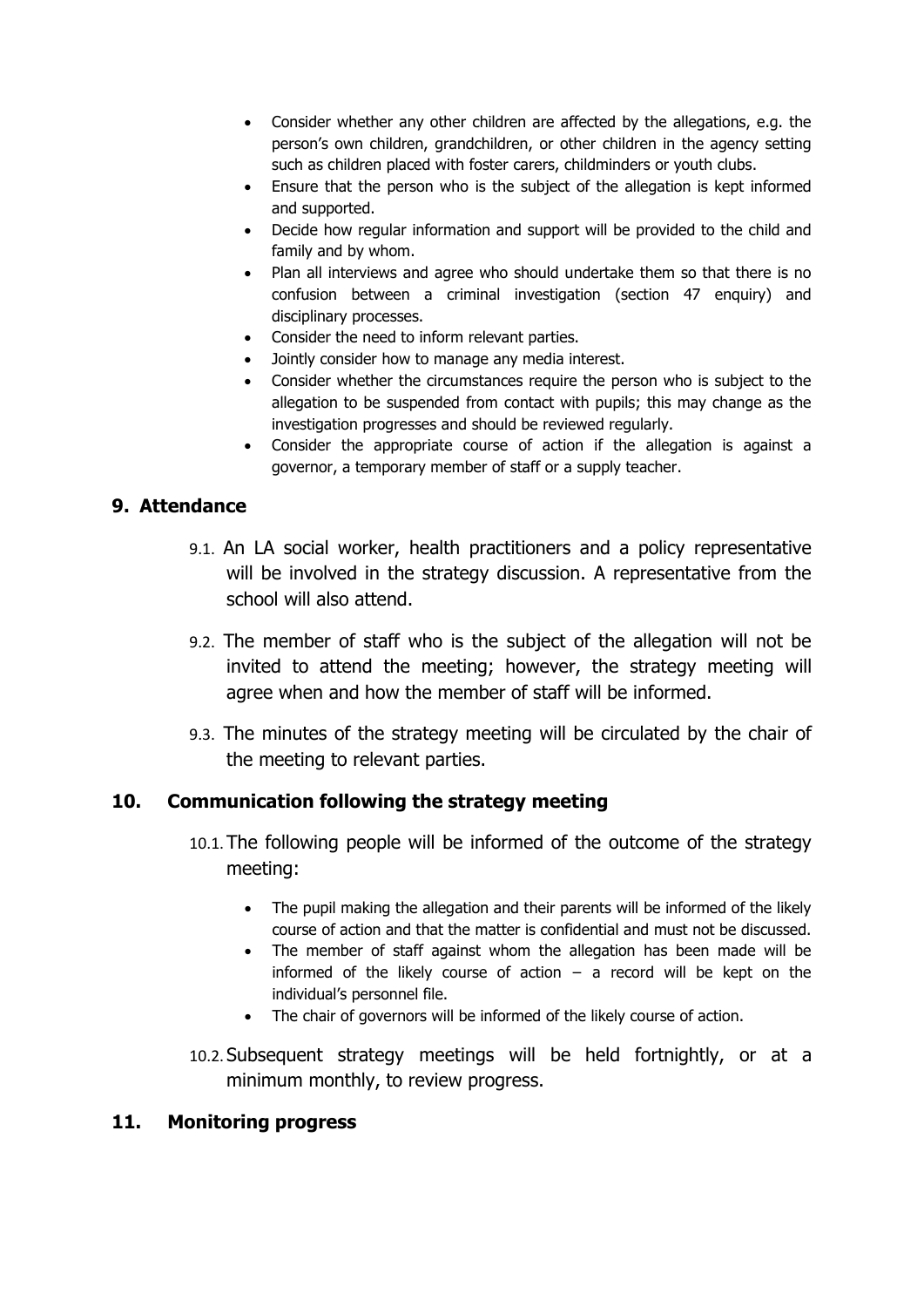- 11.1.The DO will regularly monitor the progress of cases, either by reviewing strategy meetings, or by liaising with the police and/or children's social work services colleagues or the school, as appropriate.
- 11.2.Reviews will be conducted at fortnightly or monthly intervals, depending on the complexity of the case.

## <span id="page-10-0"></span>**12. Referral to DBS**

- 12.1.If, on conclusion of the case, the school ceases to use the person's services against whom the allegation was made, or the person ceases to provide his or her services, the school will consult the DO about whether a referral to the DBS is required. If a referral is appropriate, the report will be made within one month.
- 12.2.Referrals to the Teaching Regulation Agency (TRA) are also made where appropriate.

#### <span id="page-10-1"></span>**13. Keeping records**

- 13.1.A clear and comprehensive record of any allegation is made even if police/disciplinary action is not taken or proven. This includes details of the allegation, how the allegation was followed up and resolved, and a note of any action taken, including any sanctions imposed.
- 13.2.The record will be kept on the member of staff's confidential personnel file.
- 13.3.If an allegation is found to be malicious, it will be removed from the staff member's personnel file.
- 13.4.The purpose of this record is to enable accurate information to be given in response to any future reference request if the individual leaves the school.
- 13.5.It is also important that accurate and detailed information is held in the event that the DBS makes requests for further information. This information is given to the DBS, if requested, due to the nature of the allegation. A comprehensive record of all allegations will provide clarification in cases where a future DBS disclosure reveals information from the police about an allegation which did not result in a criminal conviction.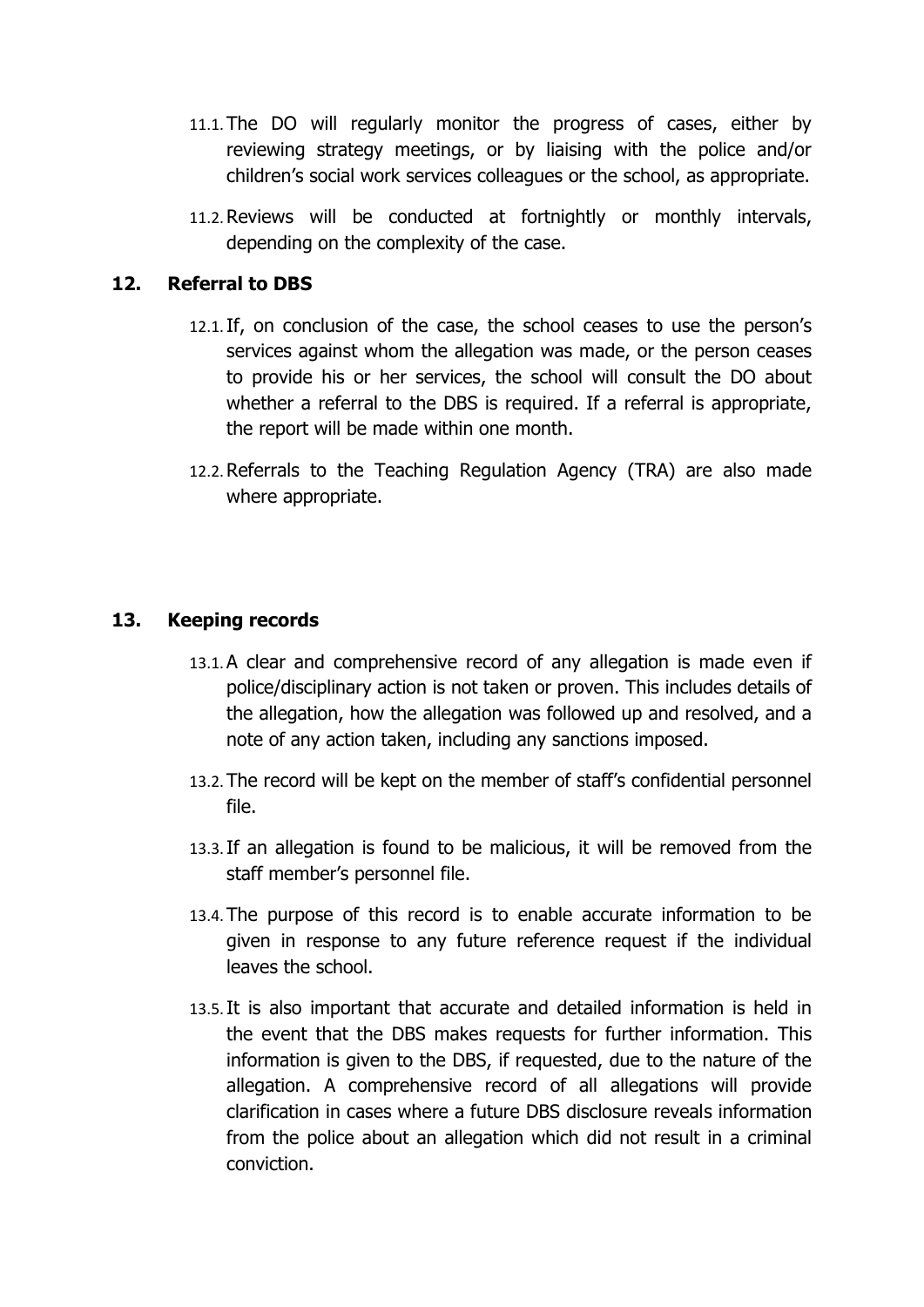- 13.6.The record will be retained until normal retirement age or for 10 years; whichever is the shortest period of time.
- 13.7.The school is required to preserve records which contain information about allegations of sexual abuse for the Independent Inquiry into Child Sexual Abuse, for the term of the inquiry.

## <span id="page-11-0"></span>**14. Confidentiality**

- 14.1.Confidentiality is maintained whenever an allegation is made; however, there may be a need to share information with relevant agencies, for example at a strategy meeting, on a need-to-know basis.
- 14.2.Any enquiries from the press will be directed to the Chair of Governors, unless it is a freedom of information or subject access request, in which case the school, HR business partner or legal representative will be contacted.

# <span id="page-11-1"></span>**15. Action to be taken in respect of false and unsubstantiated allegations**

- 15.1.If an allegation made by a pupil is proved to be false, unsubstantiated and/or malicious, action will be taken to determine whether the person who made the allegation needs services or may have been abused by someone else.
- 15.2.In the case of a pupil deliberately inventing or making a malicious allegation, the Head of School/Executive Head will consider acting in accordance with the Behavioural Policy or whether the police should be asked to consider if action may be appropriate against the person responsible.
- 15.3.If it is clear to the Head of School/Executive Head or Chair of Governors and the DO that the allegation is demonstrably false or unfounded, the member of staff will be informed orally and in writing of the allegation, that it is without foundation and that no further action will be taken.
- 15.4.Where appropriate, and if requested, support will be offered, which could include occupational health and counselling services.
- 15.5.If an allegation made by a member of staff is proved to be false and/or malicious, an investigation will take place in accordance with the school's Disciplinary Policy and Procedure. The police may also consider taking action against the individual making the allegation.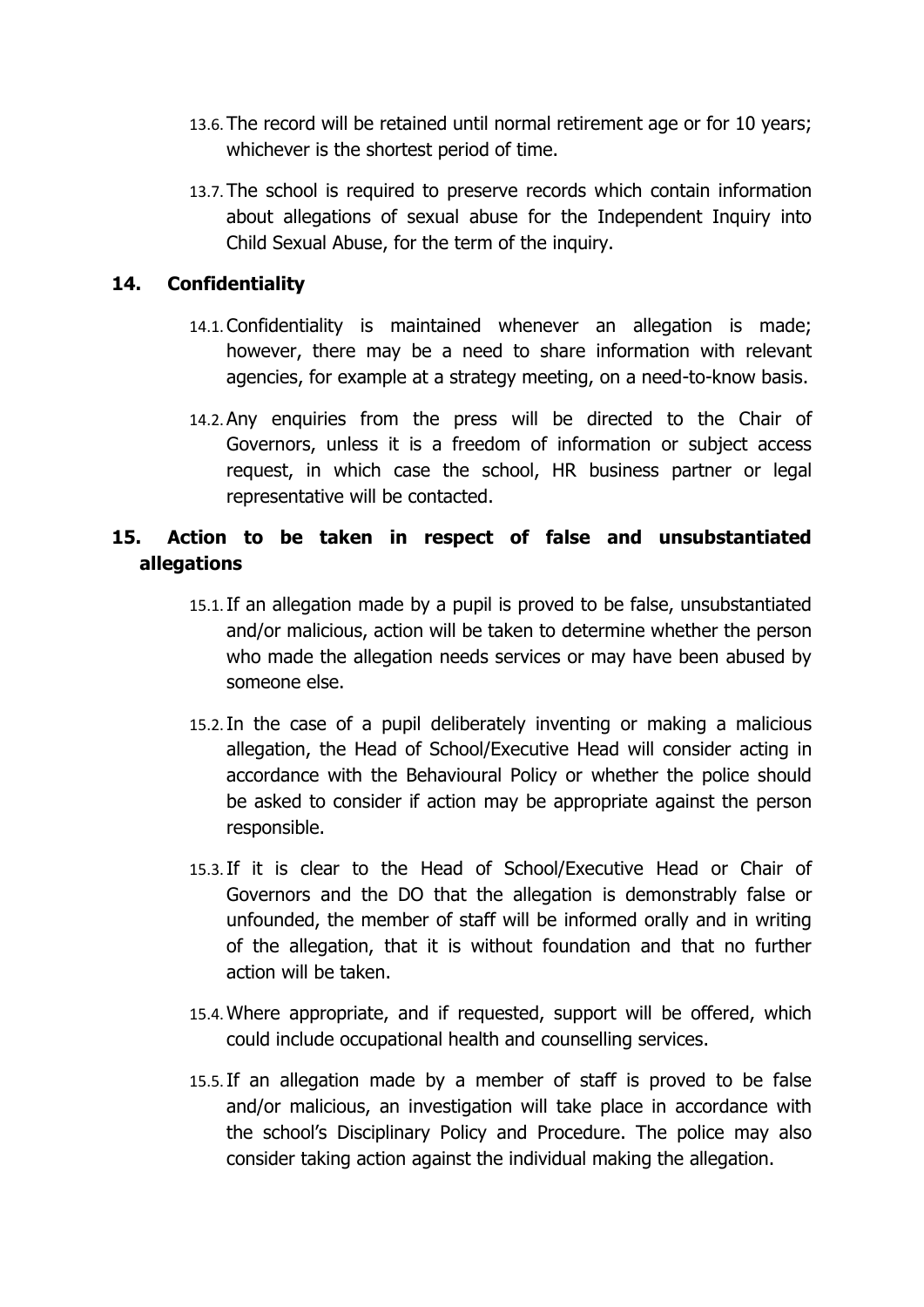- 15.6.Details of allegations that are found to have been malicious will be removed from the staff member's personnel file.
- 15.7.Allegations that are proven to be false, unsubstantiated or malicious will not be included in references.

#### <span id="page-12-0"></span>**16. Learning lessons**

16.1.Where an allegation has been made against a member of staff, lessons can be learned, whether the allegations are proven or not. At the conclusion of a case, relevant parties will discuss what can be learned and, therefore, lead to improved practice, either to the school procedures or to help prevent similar events in the future. The DO and the Head of School/Executive Head will review the case.

## <span id="page-12-1"></span>**17. Information sharing**

- 17.1.In a strategy meeting or initial evaluation of the case, the agencies concerned will share all relevant information they have about the person who is the subject of an allegation, and about the alleged victim.
- 17.2. Staff attending the strategy meeting will be prepared with the appropriate information, e.g. full name, address, when their latest DBS check was completed, start date, involvement in youth activities, children of their own, and any other information that could be helpful.
- 17.3.As per procedures, the police will obtain consent from the individuals concerned to share the statements and evidence they obtain with the school for disciplinary purposes. This will be done as their investigation proceeds rather than after it has concluded. This will enable the police to share relevant information without delay at the conclusion of their investigation or any court case.
- 17.4.Children's social services adopt a similar procedure when making enquiries to determine whether the pupil named in the allegation needs protection or services, so that any information obtained in the course of those enquiries, which is relevant to a disciplinary case, can be passed to the school without delay.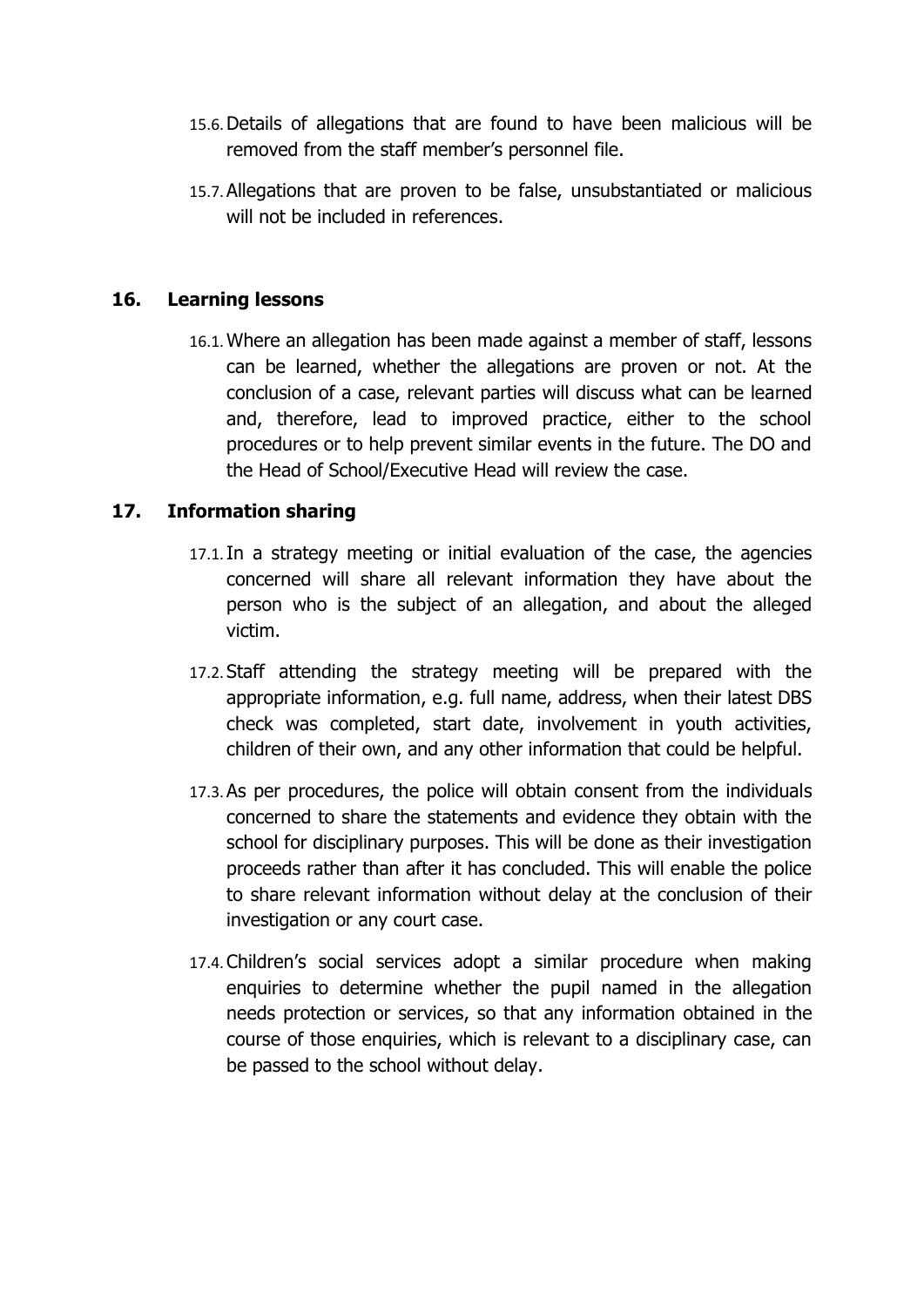#### <span id="page-13-0"></span>**18. Resignations and 'compromise or settlement agreements'**

- 18.1.The fact that a person tenders their resignation, or ceases to provide their services, will not prevent an allegation being followed up in accordance with these procedures.
- 18.2. Every effort is made to reach a conclusion in all cases of allegations bearing on the safety or welfare of children, including any in which the person concerned refuses to cooperate with the process.
- 18.3.Wherever possible, the person will be given a full opportunity to answer the allegation and make representations about it.
- 18.4.The process of recording the allegation and any supporting evidence, and reaching a judgement about whether it can be regarded as substantiated on the basis of all the information available, will continue even if representations cannot be given or the person does not cooperate. It may be difficult to reach a conclusion in those circumstances, and it may not be possible to apply any disciplinary sanctions if a person's period of notice expires before the process is complete, but it is important to reach and record a conclusion wherever possible.
- 18.5.In the same way, 'compromise' or 'settlement agreements', by which a person agrees to resign if the school agrees not to pursue disciplinary action and both parties agree a form of words to be used in any future reference, will not be used in these cases.
- 18.6.In any event, such an agreement will not prevent a thorough police investigation where that is appropriate, nor can it override the statutory duty to make a referral to the DBS or the TRA where circumstances require that.

## <span id="page-13-1"></span>**19. Supporting those involved**

19.1. Supporting the employee:

- The school has a duty of care to their employees. They will act to manage and minimise the stress inherent in the allegations and disciplinary process. Support for the individual is vital to fulfilling this duty.
- Individuals will be informed of concerns or allegations as soon as possible and given an explanation of the likely course of action,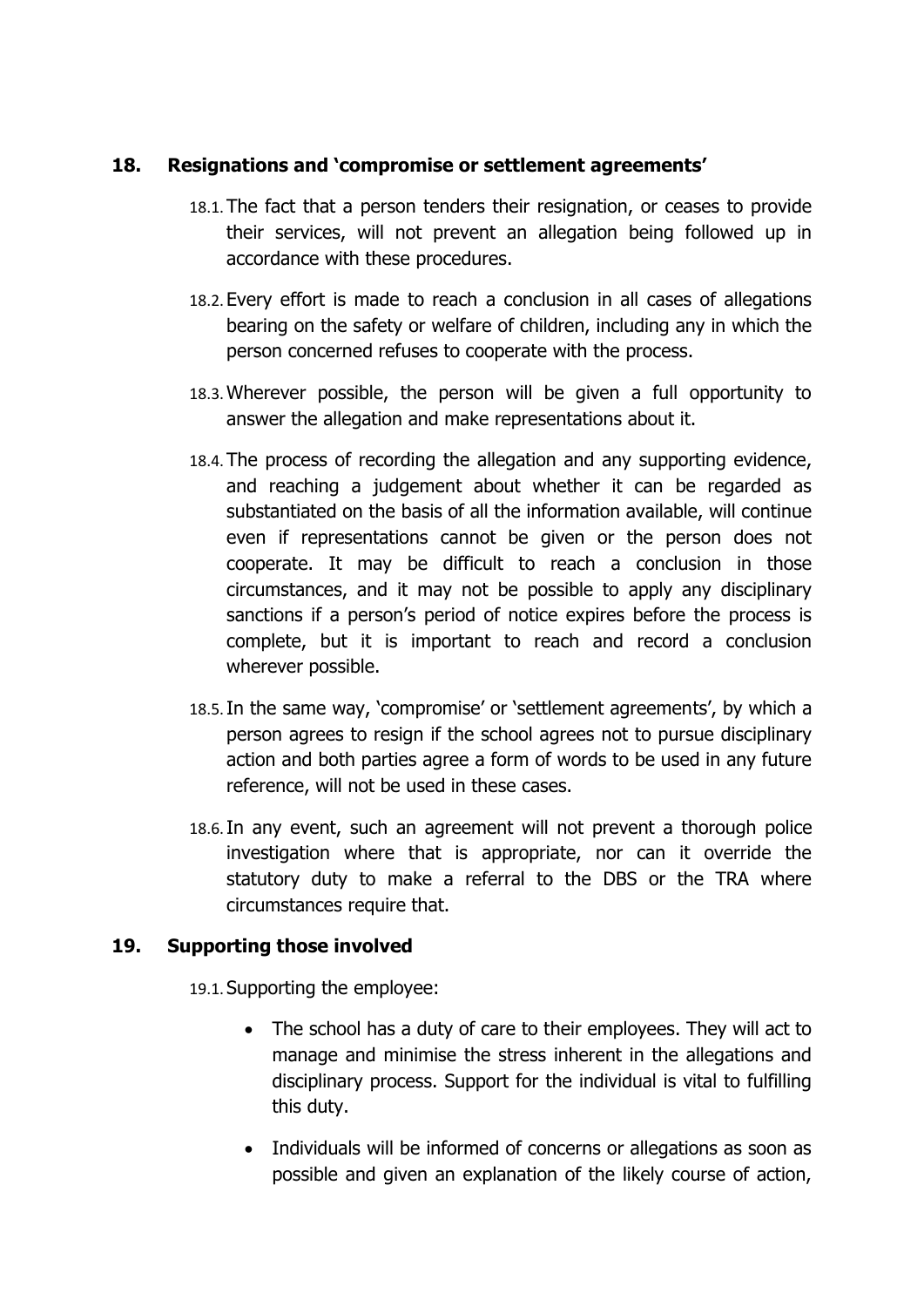unless there is an objection by the children's social care services or the police.

- The individual will be advised to contact their trade union representative, if they have one, or a colleague for support. They should also be given access to welfare counselling or medical advice.
- The school will appoint a named representative to keep the person who is the subject of the allegation informed of the progress of the case and consider what other support is appropriate for the individual; this may include occupational health.
- Particular care needs to be taken when employees are suspended to ensure that they are kept informed of both the progress of their case and current work-related issues.
- Social contact with colleagues and friends is not to be prevented unless there is evidence to suggest that such contact is likely to be prejudicial to the gathering and presentation of evidence.

## 19.2. Supporting the parents:

- Parents of a child or children involved will be told about the allegation as soon as possible if they do not already know of it; however, where a strategy discussion is required, or the police or children's social care services need to be involved, the Head of School/Executive Head or Chair of Governors will not do so until those agencies have been consulted and have agreed what information can be disclosed to the parents.
- They will also be kept informed about the progress of the case, and told the outcome where there is not a criminal prosecution, including the outcome of any disciplinary process.
- The deliberations of a disciplinary hearing, and the information considered in reaching a decision, cannot normally be disclosed, but the parents of the child will be told the outcome in confidence.
- In deciding what information to disclose, careful consideration will be given to the provisions of the GDPR and the Data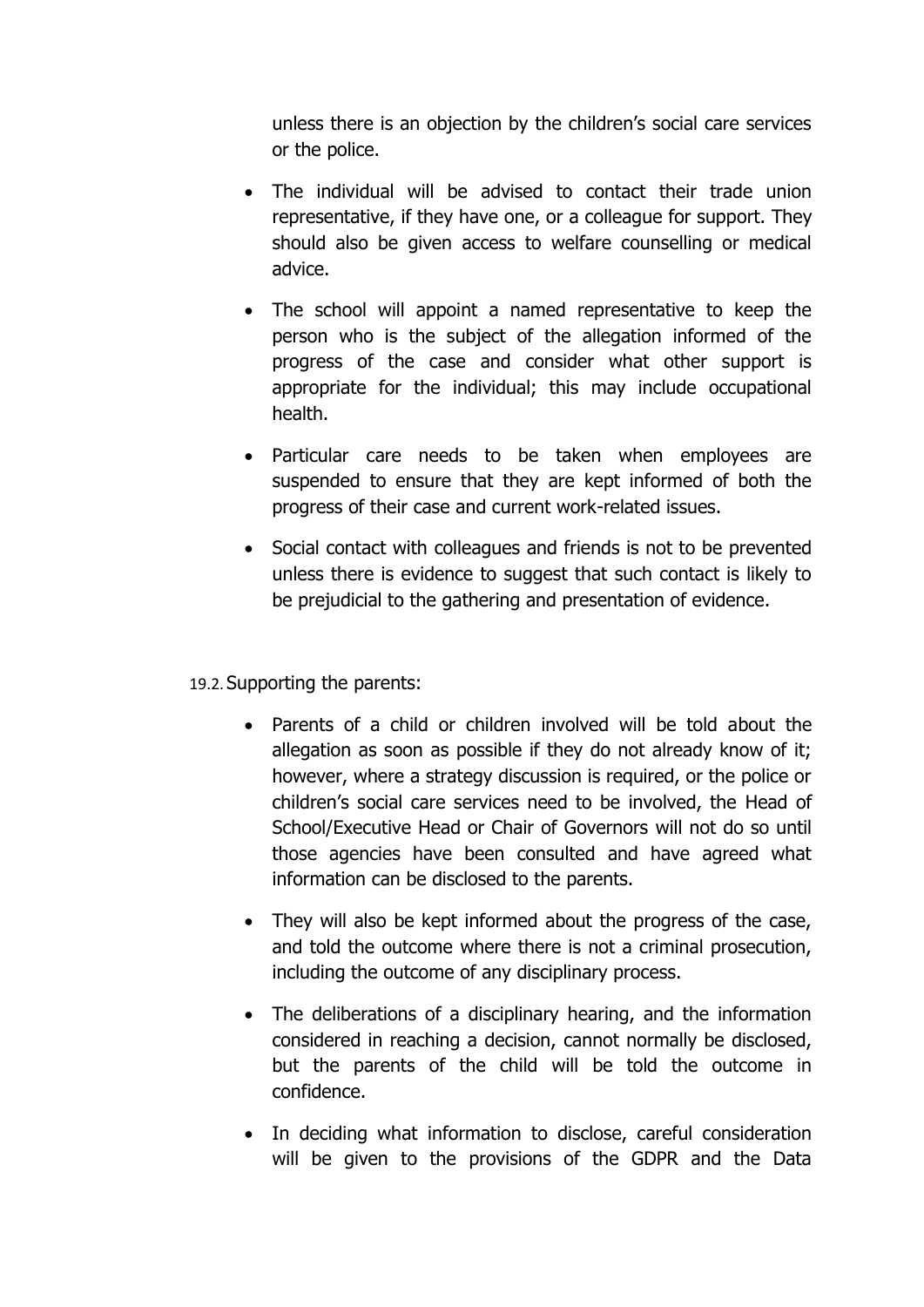Protection Act 2018, the law of confidence and, where relevant, the Human Rights Act 1998.

- 19.3. Supporting the child:
	- In cases where a child may have suffered significant harm, or there may be a criminal prosecution, children's social care services or the police, as appropriate, will consider what support the child or children involved may need.

#### <span id="page-15-0"></span>**20. Policy review**

- 20.1.This policy is reviewed annually by the Head of School/Executive Head and Chair of Governors.
- 20.2.The scheduled review date for this policy is February 2023.

## <span id="page-15-1"></span>**Definitions**

Significant harm

This is the threshold where compulsory social care intervention must take place– this was introduced by the Children Act 1989. Harm includes not only ill-treatment (including sexual abuse and nonphysical forms of ill treatment), but also the impairment of physical or mental health and the impairment of physical, emotional, social or behaviour development.

Abuse

Abuse can be either physical, sexual, emotional harm, or a form of neglect. The definitions of different types of abuse are below:

• Abuse: A form of maltreatment of a child. Somebody may abuse or neglect a child by inflicting harm, or by failing to act to prevent harm. They may be abused by an adult or adults or another child or children.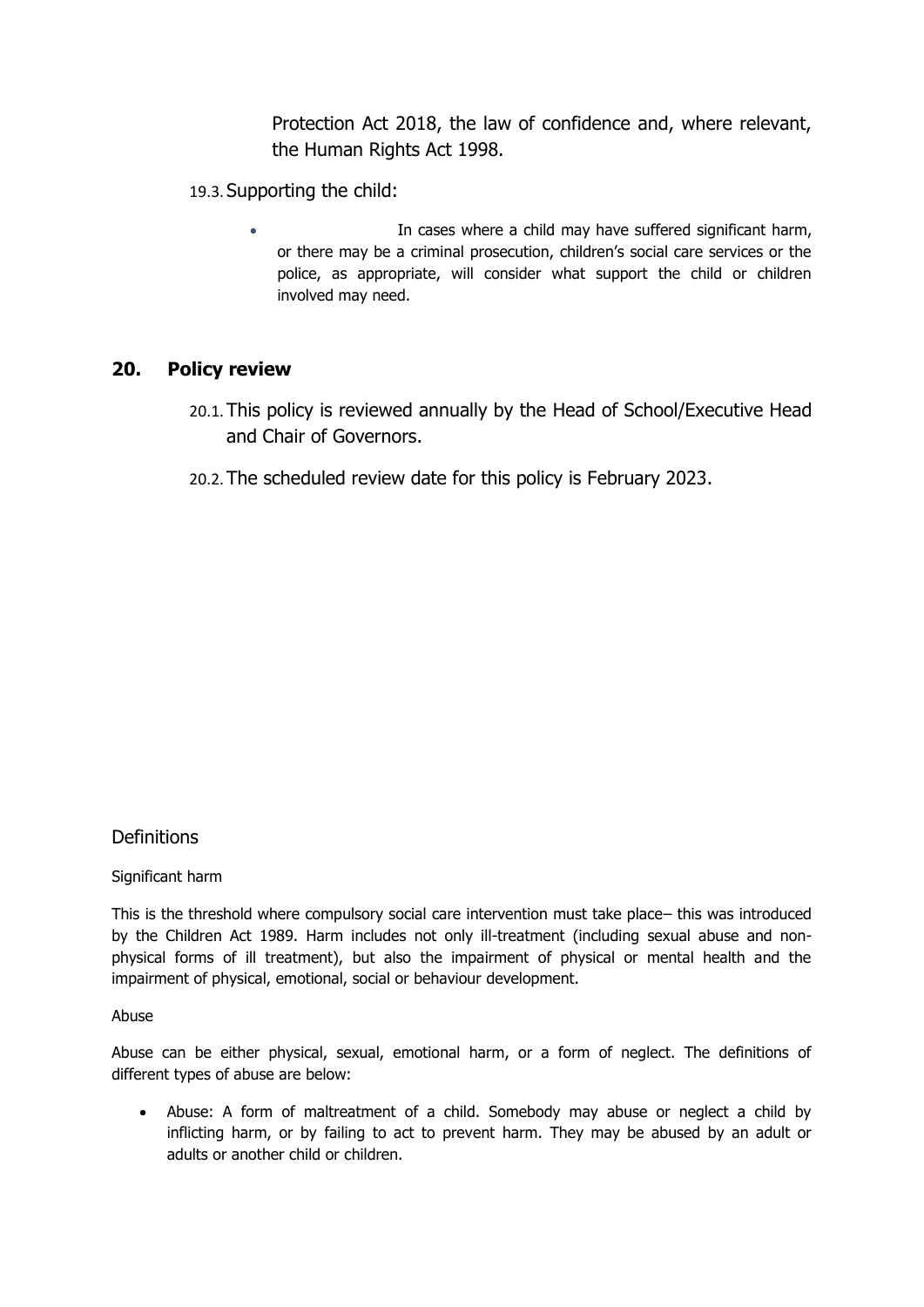- Physical abuse: A form of abuse which may involve hitting, shaking, throwing, poisoning, burning or scalding, drowning, suffocating, or otherwise causing physical harm to a child. Physical harm may also be caused when a parent fabricates the symptoms of, or deliberately induces, illness in a child.
- Emotional abuse: The persistent emotional maltreatment of a child such as to cause severe and adverse effects on the child's emotional development. It may involve conveying to a child that they are worthless, unloved, inadequate, or valued only insofar as they meet the needs of another person. It may include not giving the child opportunities to express their views, deliberately silencing them or 'making fun' of what they say or how they communicate. It may feature age or developmentally inappropriate expectations being imposed on children. These may include interactions that are beyond a child's developmental capability as well as overprotection and limitation of exploration and learning, or preventing the child participating in normal social interaction. It may involve seeing or hearing the ill-treatment of another. It may involve serious bullying (including cyber bullying), causing children frequently to feel frightened or in danger, or the exploitation or corruption of children. Some level of emotional abuse is involved in all types of maltreatment of a child, although it may occur alone.
- Sexual abuse: Involves forcing or enticing a child or young person to take part in sexual activities, not necessarily involving a high level of violence, whether or not the child is aware of what is happening. The activities may involve physical contact, including assault by penetration (for example rape or oral sex) or non-penetrative acts such as masturbation, kissing, and rubbing and touching the outside of clothing. They may also include non-contact activities, such as involving children in looking at, or the production of, sexual images, watching sexual activities, encouraging children to behave in sexually inappropriate ways, or grooming a child in preparation for abuse (including via the internet). Sexual abuse is not solely perpetrated by adult males. Women can also commit acts of sexual abuse, as can other children.
- Neglect: The persistent failure to meet a child's basic physical and/or psychological needs, likely to result in the serious impairment of the child's health or development. Neglect may occur during pregnancy as a result of maternal substance abuse. Once a child is born, neglect may involve a parent or carer failing to: provide adequate food, clothing and shelter (including exclusion from home or abandonment); protect a child from physical and emotional harm or danger; ensure adequate supervision (including the use of inadequate care-givers); or ensure access to appropriate medical care or treatment. It may also include neglect of, or unresponsiveness to, a child's basic emotional needs.

#### Position of trust

Those working with children and young people should understand that they are in positions of power and trust in relation to these groups. There is potential for exploitation and harm to children and young people, and employees have a responsibility to ensure that an unequal balance of power is not used for personal advantage or gratification. Employees should always maintain professional boundaries and avoid behaviour which might be misinterpreted by others.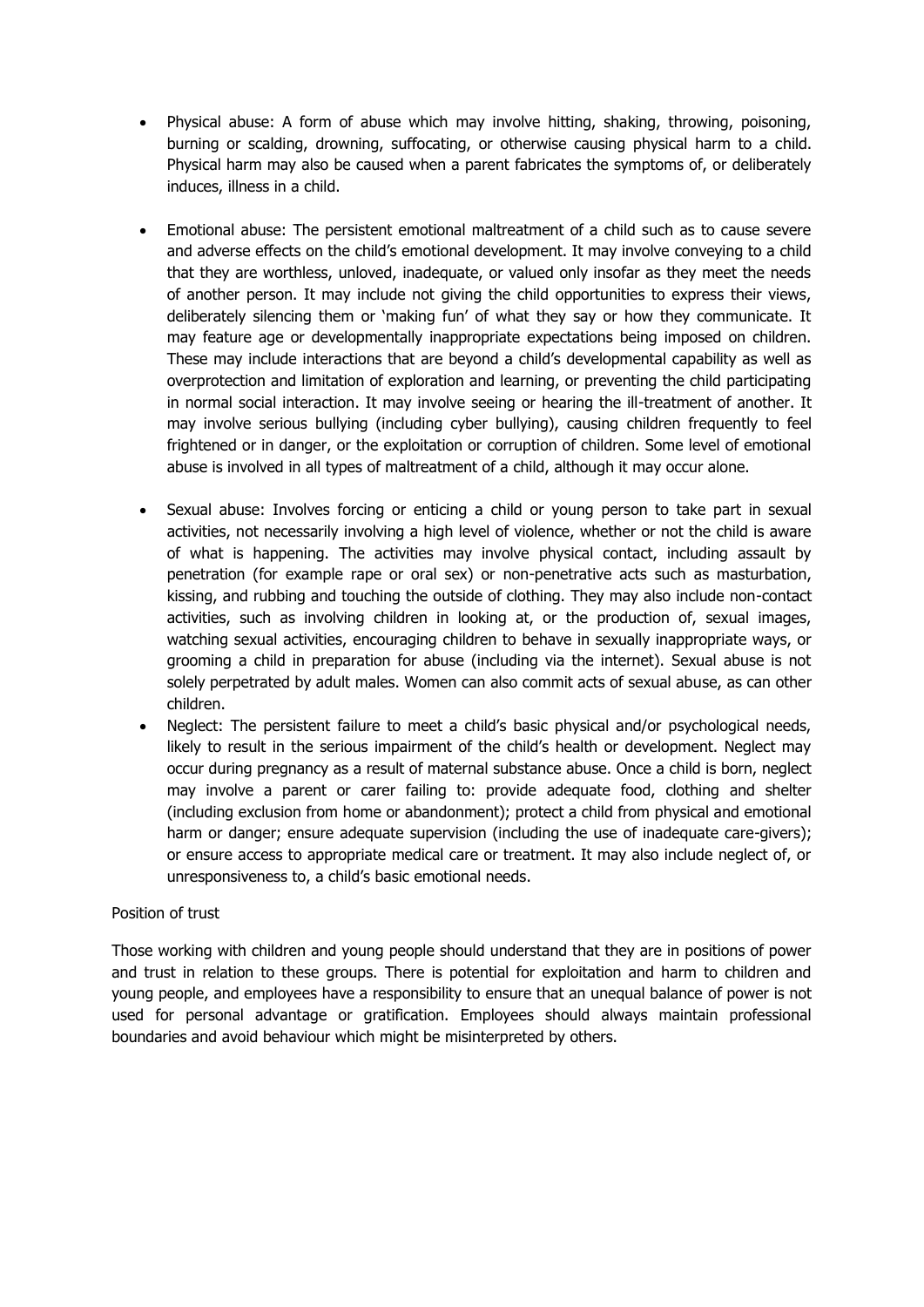# <span id="page-17-0"></span>Information Guide for Employees Facing Allegations

The aim of this information guide is to explain the processes involved, and the support and guidance available, if it is alleged that that you have:

- Harmed a pupil or put a child at risk of harm.
- Committed a criminal act towards a pupil.
- Behaved in a way that raises concern about the risk you may pose to children or young people.

#### 1. Initial action

As soon as possible after the allegation is made, the Head of School/Executive Head or Chair of Governors should consult the designated officer (DO) to discuss the next action points, taking advice from children's social care and the police as needed. The police may advise that you are not told about the allegation immediately.

The Head of School/Executive Head or Chair of Governors' decision in consultation with the DO will be one, or a combination of the following:

- a. The pupil is alleged to have suffered, or is likely to suffer, significant harm which requires immediate referral to children's social care.
- b. A criminal offence is alleged this requires referral to children's social care and the police.
- c. The allegation represents poor or inappropriate behaviour this should be considered under the school's disciplinary and/or capability procedures, including referral, if appropriate, to the school's occupational health advisor.
- d. The allegation is clearly and demonstrably without foundation and no further action will be taken.

If the conclusions of the initial discussions are a. or b., a strategy discussion should take place involving police, children's social care, the Head of School/Executive Head or Chair of Governors, DO and the school HR business partner. You should not be present. The discussion will focus on the needs of the pupil(s) who may be at risk. It will determine what action should be taken regarding further investigation, but it is not part of any disciplinary procedures.

If the initial discussions conclude the situation is as outlined in c., an investigation will be initiated under the school's disciplinary and/or capability procedures.

If the conclusion is as outlined in d. you should be told orally and in writing that the allegation is without foundation, and that no further action will be taken.

2. Types of possible investigation

The types of investigation that may be undertaken are:

- Child protection inquiries by children's social care.
- Criminal investigation by the police.
- Disciplinary/capability investigation.

A disciplinary investigation will usually be held in abeyance until external agency investigations are complete, unless prior agreement is reached. Whilst these investigations should be conducted as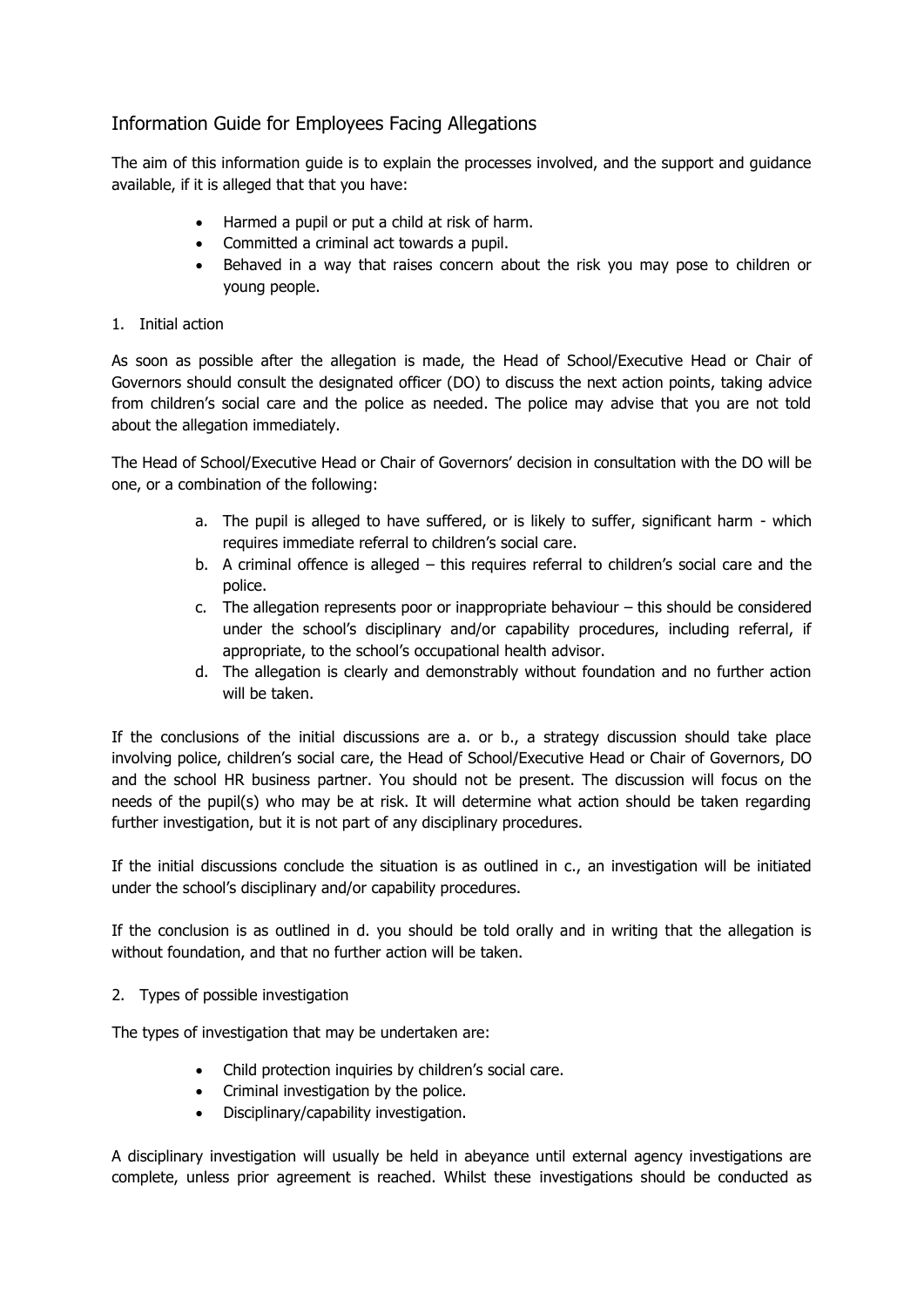speedily as possible, they should also be balanced against the need to be thorough and fair, in line with natural justice. Statements taken in external investigations could be used in subsequent disciplinary proceedings.

#### 3. Suspension

Suspension is a neutral act, and should not be automatic. Where possible, the decision to suspend should be informed by the strategy discussion, and should only occur when the known facts relating to the allegation indicate:

- A pupil may be at risk.
- The allegation is so serious that dismissal for gross misconduct is possible.
- Suspension is necessary to allow the conduct of the investigation to proceed unimpeded.

Alternatives to suspension will be considered, e.g. leave of absence, transfer of duties, additional supervision.

Where suspension is being considered, an interview with you will normally be arranged. You have the right to be accompanied by a trade union representative or a colleague. You are advised to seek the assistance of your union representative. If you are suspended, one of their roles will be to promote your interests and raise issues that may be of concern to you.

The interview is not an examination of the evidence, but an opportunity for you to make representations concerning possible suspension.

Other people, including other staff, should only be told about the allegation on a 'need-to-know basis'. Notification may be delayed if the police think this could prejudice an investigation.

Those who will be told of the allegation and likely course of action include you, the pupil concerned, their parents, the person making the allegation, your manager, the Head of School/Executive Head or Chair of Governors, school HR business partner, the DO and the investigating agencies as above.

If you are suspended, those persons likely to be on a disciplinary panel, if convened, will be given limited information so any future disciplinary process is not prejudiced. If the matter becomes common knowledge, it may be necessary to issue a brief statement, agreed by the agencies concerned, to parents, pupils and the public.

#### 4. Support

You should expect to be:

- Advised to contact your union representative.
- Given a support contact within the school who should keep you up-to-date with the progress of your case.
- Given a team contact, if you are suspended, who will update you about normal school activities. Social contact with colleagues should not be precluded unless this would be detrimental to the investigation. The type of information and frequency of contact should be agreed, but colleagues should not comment on or discuss the investigation.
- Offered staff counselling service and/or occupational health support.